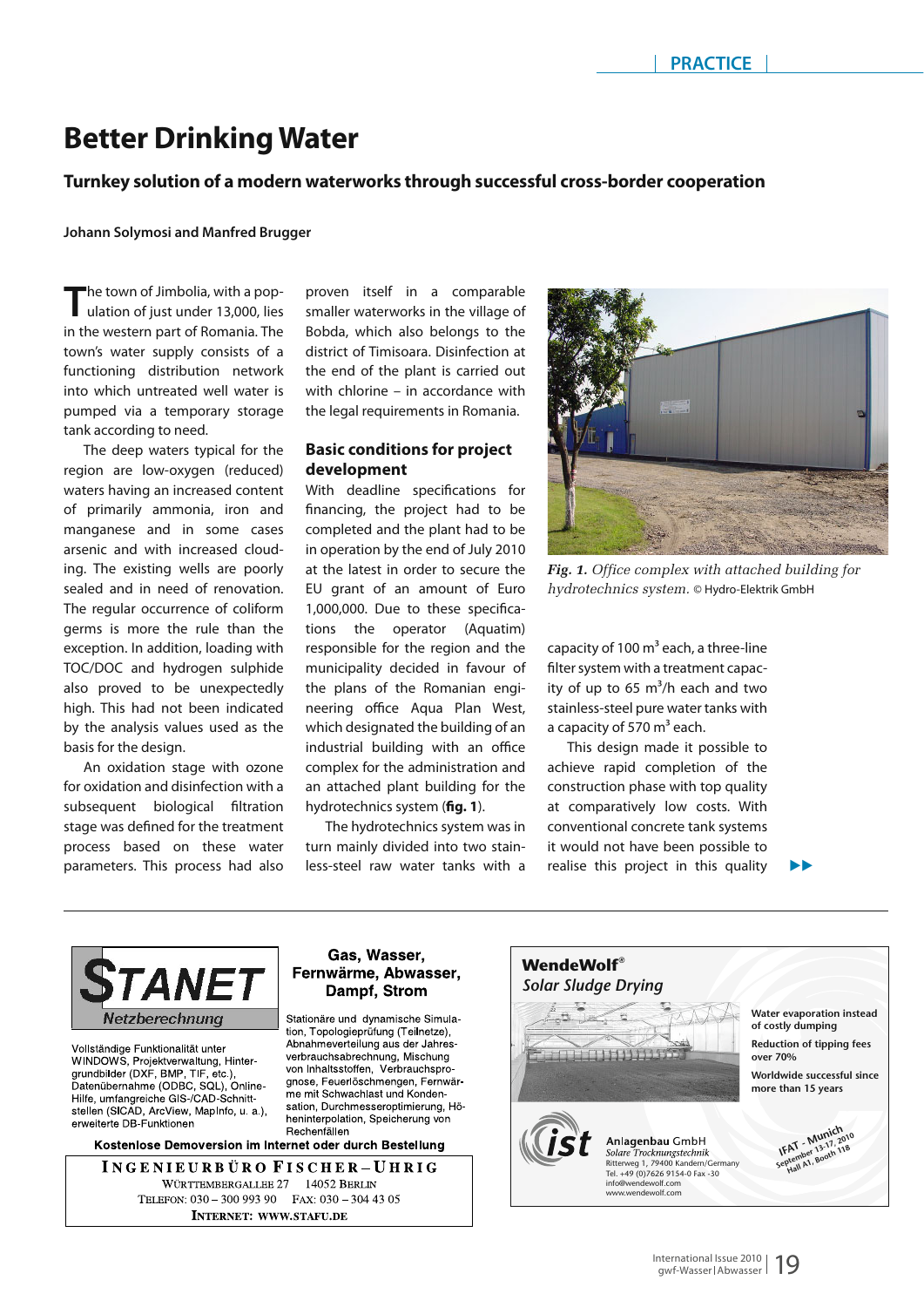

*Fig. 2. Compact drinking water plants.*  © Hydro-Elektrik GmbH



*Fig. 3. Tank system with pressure booster system for pure water supply.* © Hydro-Elektrik GmbH

and especially not with such a short building period.

The order in the amount of approximately  $\epsilon$  2,100,000 for the turn-key production of the entire plant went to the Romanian company HES from Timisoara together with the company Hydro-Elektrik GmbH in Ravensburg, Germany, as a sub-contractor. Here Hydro-Elektrik GmbH together with HES was responsible for the project planning of the plant and for the delivery of all hydraulic and electrical components.

The tight time schedule required excellent coordination and scheduling reliability of all partners and parallel production of the technical components at the manufacturing plant in Germany.

The start of planning and construction was in October 2009. Due to the frost to be expected, the concrete floor plate had to be poured and brought in a loadable condition for the installation of the tanks and the building shell had to be built before Christmas of 2009. Despite the occasionally inclement weather, these goals were achieved. At the same time, the filter tanks and the raw water tanks were produced at the manufacturing plant in Germany. Despite the fact that winter had meanwhile come with snow, it was possible to transport and install the two raw water tanks and the three filter tanks in the production building on schedule in the week before Christmas of 2009. The conclusion of this work was the preassembly of the supporting floor structure for the pure water tanks. It was therefore still possible to close off and dry the production building inside in time before Christmas. The leanmixed concrete for the supporting structure of the pure-water tank bases were installed in mid-January. This enabled the pure water tanks with a capacity of 570  $m<sup>3</sup>$  and a diameter of 10 m each to be welded in on site with a special process from the end of February.

### **Raw water system**

The raw water from the various wells is routed to the new waterworks via a collecting pipe. Following measurement with MID, the water is routed in the raw water tanks with a special Venturi nozzle system for two stage aeration. The outgassing of hydrogen sulphide occurs also in these tanks. The tanks also enable additional ventilation for oxygen enrichment and for outgassing of hydrogen sulphide.

#### **Ozone bio-filtration stage**

Under the influence of ozone as a strong oxidation agent the organic carbon compounds with a high molecular weight are split and the concentrations of the compounds with a low molecular weight are increased. This conversion of the DOC into assimilable substances also explains why an ozoning stage always has to be followed by a biologically optimised reactor or filter. This is normally a filter stage with downstream flow, specifically constructed as a bioreactor in which the mineralisation or reduction of the amount of nutrients takes place in a completely natural way. The zone with the highest level of biological activity is in the upper filter bed. End productsinclude water and carbon dioxide.

#### **Ozonation**

Generally, both the DOC and the colour have to be taken into account when determining the required ozone dose. Depending on the DOC/colour ratio, ozone doses between 0.8 and 2.5 mg  $O<sub>3</sub>/mg$ DOC are required. It is obvious that at such high doses excellent and fine-bubbled mixing-in of the ozone followed by blending is extremely important. Venturi/injector combinations have proven especially successful, through which the entire water flow is treated with a highlyconcentrated ozone/air mixture. The reaction with slow-reacting water constituents takes place in the downstream reaction tank. The substances providing colouration have already mostly been destroyed with ozone shortly after the initial reaction. Iron, manganese and arsenic are oxidised, as well as any hydrogen sulphide still present. The disinfection, in which viruses, parasites and germs are reliably killed due to the high concentration time (CT) values, occurs parallel to the oxidation. Due to the long holding time in the reaction tanks and the high ozone doses a generously dimensioned ozone biofiltration system – despite its high ozone consumption – is also always a reliable barrier in accordance with the multi-barrier principle.

#### **Oxygen production**

Technically produced oxygen is used for ozone production. So